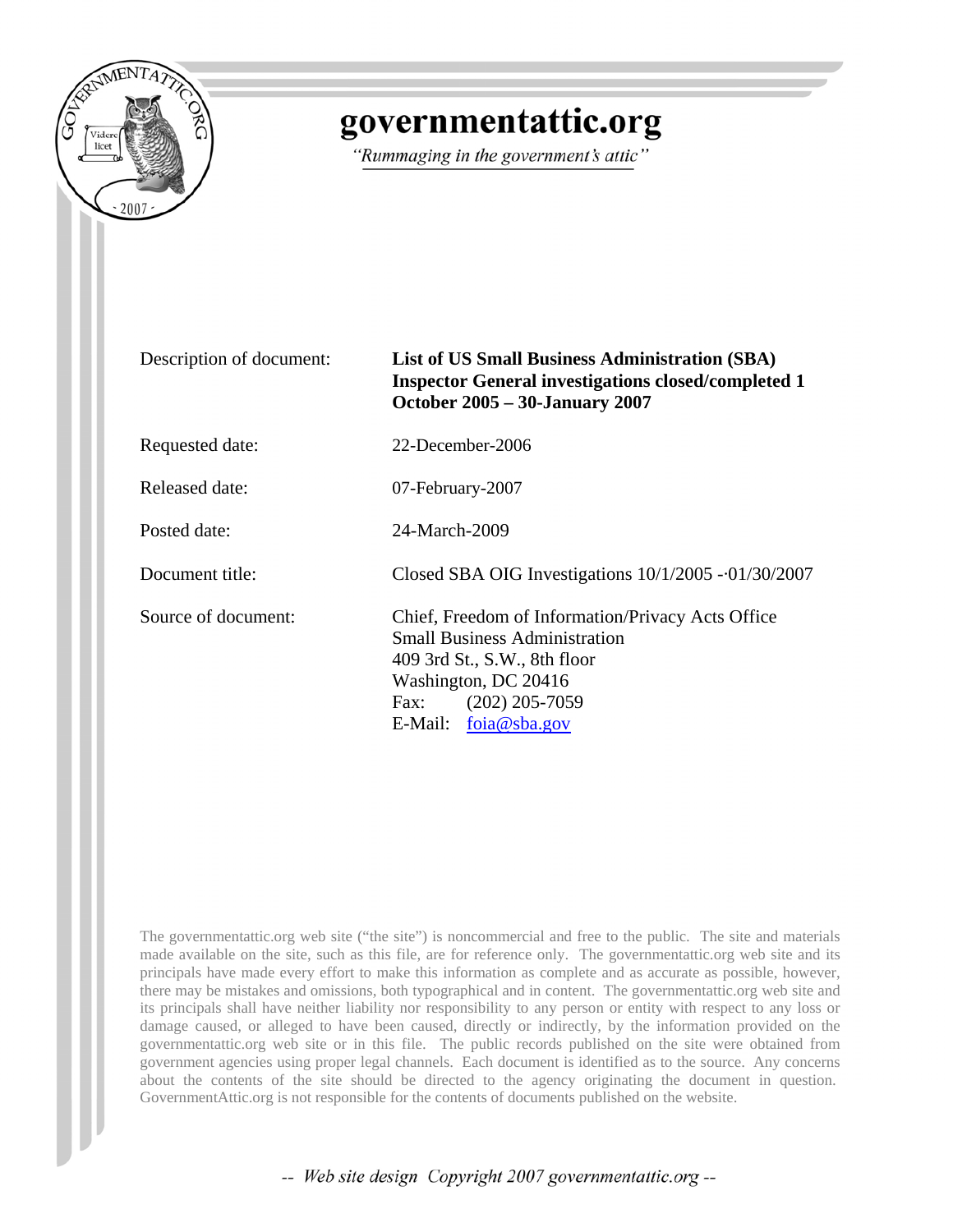

**Washington, D.C. 20416** 



**OFFICE OF INSPECTOR GENERAL**  **FEB 07 2007** 

Re: Freedom of Information Act Request F-01/07-09)

This is our final response to your Freedom of Information Act (FOIA) request dated December 22, 2006, in which you sought "a list of Inspector General investigations closed/completed since.1 October 2005." Per your request, I enclose the requested list of investigations that are responsive to your request.

We redacted some of the information on the list pursuant to FOIA Exemptions 6 and 7(C). An explanation of these exemptions is enclosed.

We appreciate your patience during the time it has taken to process your request. If you are not satisfied with this reply, you have the right to appeal it, within 60 calendar days from the date of this letter, to the Chief, Freedom of Information/Privacy Acts Office, Small Business Administration, 409 Third Street, SW, Mail Code: 2444, Washington, DC 20416. Your appeal should include a copy of this letter and any other matters you deem appropriate.

Sincerely,

 $G$ **e**nn $\mathbf{P}$ . Harris Counsel to the Inspector General

cc: Lisa Babcock, Freedom of Information/Privacy Acts Office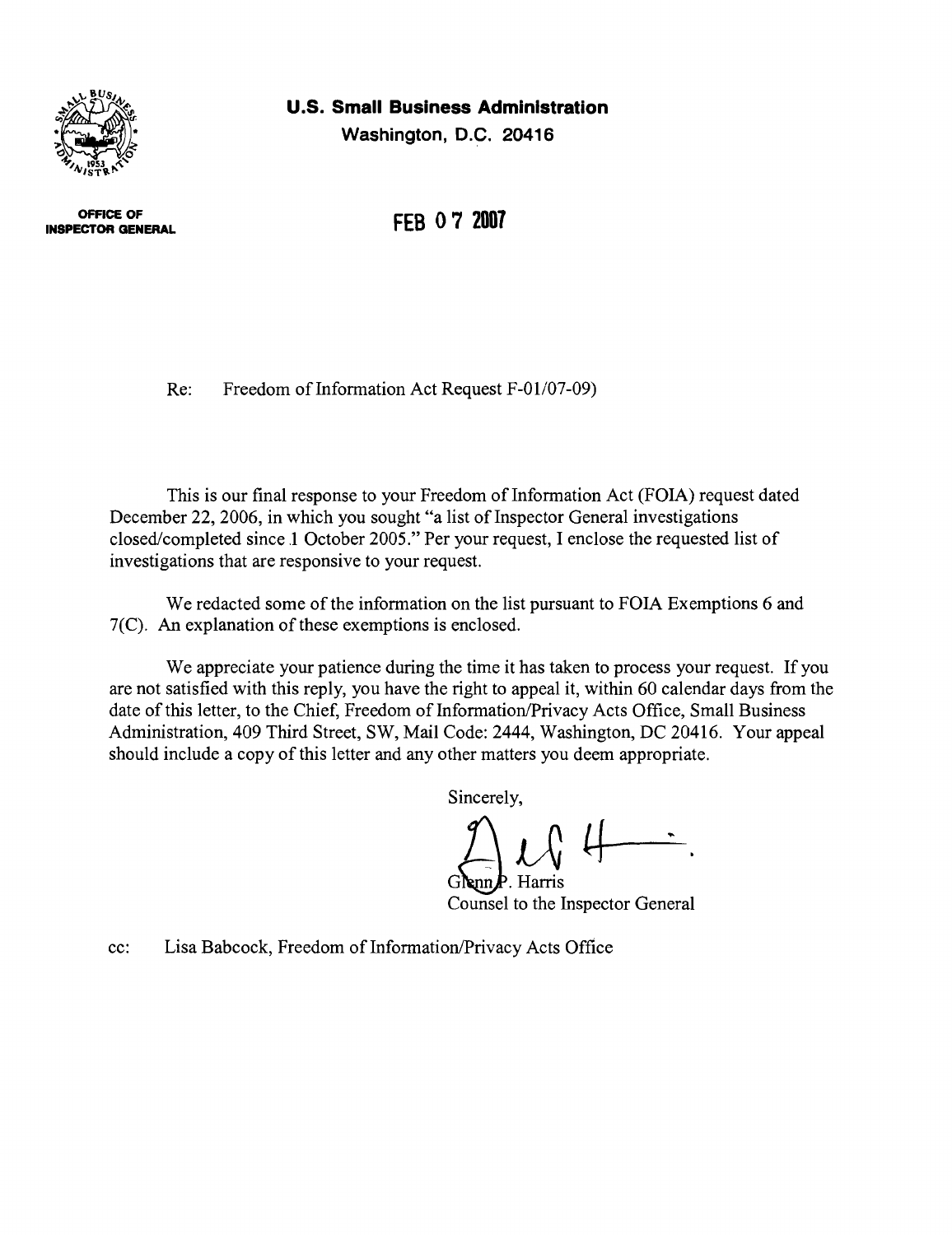## FOIA EXEMPTIONS

 $\bullet$ 

 $\frac{1}{2}$  is  $\frac{1}{2}$ 

Exemption 2 (5 U.S.C. 552(b)(2)) permits agencies to withhold documents which relate solely to the internal personnel rules and practices of an agency.

Exemption  $3$  (5 U.S.C. 552(b)(3)) protects information specifically exempted from disclosure by statute. (The specific statute must be cited.)

Exemption 4 (5 U.S.C. 552(b)(4)) protects "trade secrets and commercial or financial information obtained from a person and privileged or confidential" the release of which could be competitively harmful to the submitter of the information; which could impair the government's ability to obtain similar necessary information in a purely voluntary manner in the future; and, which could affect other governmental interests, such as program effectiveness and compliance.

Exemption 5 (5 U.S.C. 552(b)(5)) allows agencies the discretion to withhold "inter-agency or intra-agency memorandums or letters which would not be available by law to a party other than an agency in litigation with the agency." This exemption may protect the deliberative process, and may protect attorney-work product and attorney-client materials.

Exemption  $6$  (5 U.S.C. 552(b)(6)) protects personnel and medical files and similar files the disclosure of which would constitute "a clearly unwarranted invasion" of individual privacy and might adversely affect the individual or his/her family.

Exemption 7 (5 U.S.C. 552(b)(7)) protects from disclosure "records or information compiled for law enforcement purposes, but only to the extent that the production of such law enforcement records or information (A) could reasonably be expected to interfere with enforcement proceedings, (B) would deprive a person of a right to a fair trial or an impartial adjudication, (C) could reasonably be expected to constitute an unwarranted invasion of personal privacy, (D) could reasonably be expected to disclose the identity of a confidential source, including a State, local, or foreign agency or authority or any private institution which furnished information on a confidential basis, and, in the case of a record or infonnation compiled by a criminal law enforcement authority in the course of a national security intelligence investigation, infonnation furnished by a confidential source, (E) would disclose techniques and procedures for law enforcement investigations or prosecutions, or would disclose guidelines for law enforcement investigations or prosecutions if such disclosure could reasonably be expected to risk circumvention of the law, or (F) could reasonably be expected to endanger the life or physical safety of any individual."

Exemption 8 (5 U.S.C. 552(b)(8)) protects matters that are "contained in or related to examination, operating, or condition reports prepared by, on behalf of, or for the use of an agency responsible for the regulation or supervision of financial institutions."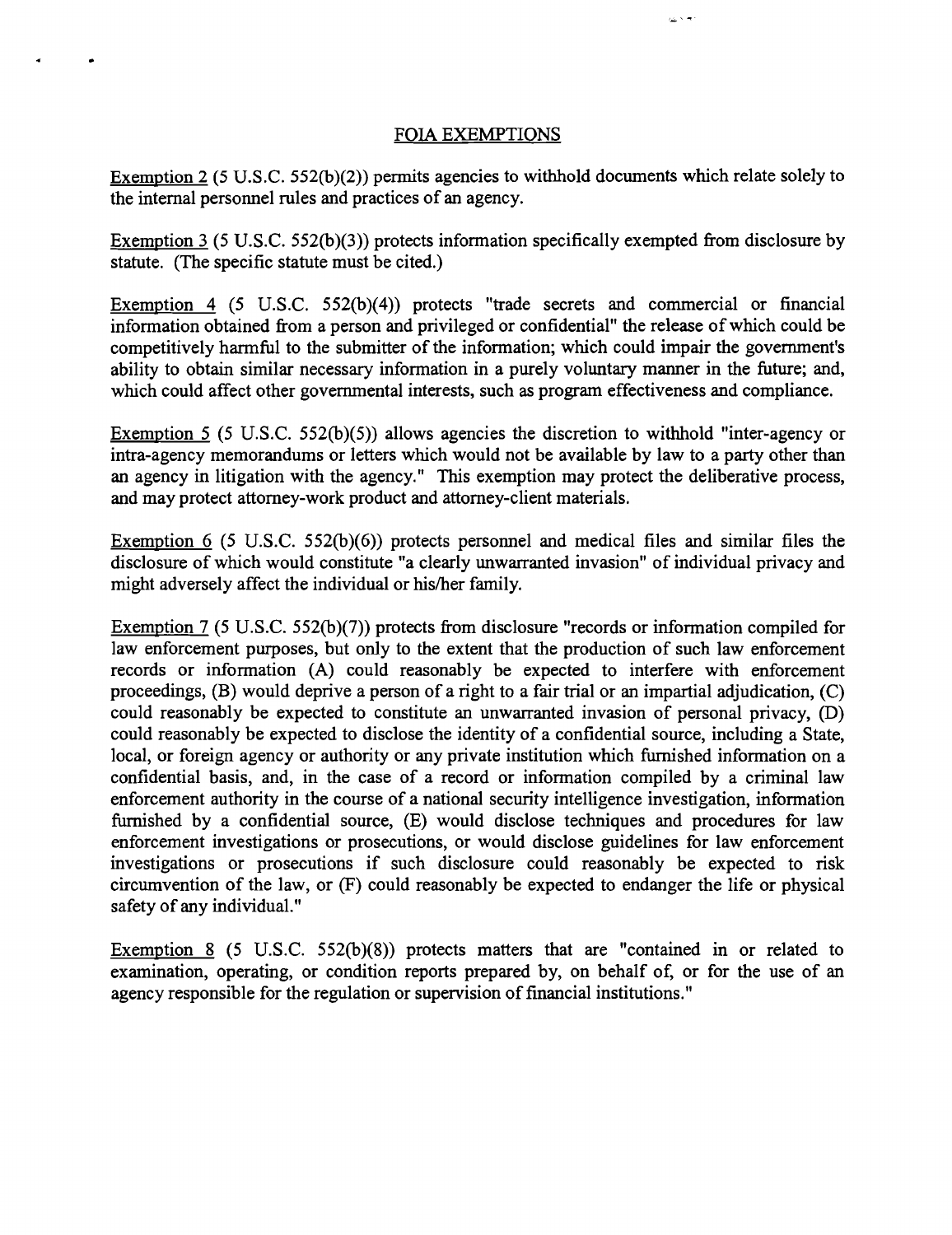| <b>CASE NUMBER</b> | <b>CASE NAME</b>                                       | <b>DATE CLOSED</b> |
|--------------------|--------------------------------------------------------|--------------------|
| 06-0992-01         | [Exemption 6]                                          | 12/13/2005         |
| 02-1196-02         | [Exemption<br>6]                                       | 12/2/2005          |
| 01-0699-02         | 6]<br>[Exemption                                       | 8/16/2006          |
| 06-0600-13         | [Exemption<br>6]                                       | 5/17/2006          |
| 02-0401-03         | [Exemption<br>6]                                       | 12/2/2005          |
| 02-0102-01         | [Exemption<br>6]                                       | 8/24/2006          |
| 04-0102-02         | [Exemption 6]                                          | 1/17/2007          |
| 02-0102-03         | [Exemption<br>6]                                       | 2/1/2006           |
| 04-1201-01         | <b>NANA</b>                                            | 5/18/2006          |
| 04-0302-01         | [Exemption<br>6]                                       | 11/3/2006          |
| 04-0602-03         | <b>[Exemption</b><br>6]                                | 2/23/2006          |
| 07-0902-08         | [Exemption<br>6]                                       | 1/23/2006          |
| 07-0902-07         | GTSI, Inc.                                             | 1/9/2006           |
| 06-1002-02         | [Exemption 6]                                          | 10/2/2006          |
| 02-1002-04         | [Exemption 6]                                          | 1/29/2007          |
| 04-1002-02         | [Exemption<br>6]                                       | 11/24/2006         |
| 06-1102-10         | [Exemption 6]                                          | 10/25/2005         |
| 07-0103-04         | [Exemption 6]                                          | 1/26/2007          |
| 01-0203-01         | <b>Foreign National Project</b>                        | 8/10/2006          |
| 01-0303-06         | <b>Foreign National Project</b>                        | 9/14/2006          |
| 07-0403-03         | [Exemption 6]                                          | 5/18/2006          |
| 01-0403-04         | [Exemption 6]                                          | 3/1/2006           |
| 07-0503-03         | [Exemption 6]                                          | 5/18/2006          |
| 07-0603-02         | [Exemption<br>6]                                       | 11/7/2005          |
| 07-0603-03         | [Exemption 6]                                          | 12/13/2006         |
| 07-0603-06         | [Exemption 6]                                          | 3/20/2006          |
| 07-0603-08         | <b>Comark Government Education and</b><br><b>Sales</b> | 11/24/2006         |
| 07-0903-05         | [Exemption 6]                                          | 3/15/2006          |
| 07-0104-01         | [Exemption 6]                                          | 7/7/2006           |
| 06-0204-01         | [Exemption 6]                                          | 1/3/2006           |
| 07-0404-03         | [Exemption 6]                                          | 4/11/2006          |
| 02-0804-01         | [Exemption 6]                                          | 9/28/2006          |
| 06-0704-02         | [Exemption 6]                                          | 3/8/2006           |
| 02-0804-03         | [Exemption 6]                                          | 10/4/2006          |
| 07-0804-03         | [Exemption 6]                                          | 9/15/2006          |
| 07-0804-04         | [Exemption 6]                                          | 11/7/2005          |
| 01-0904-01         | [Exemption 6]                                          | 9/20/2006          |
| 06-0904-02         | LOS ANGELES CITIZENSHIP PROJECT 3/27/2006              |                    |
|                    |                                                        |                    |

 $\hat{\mathbf{v}}$ 

## CLOSED SBA OIG INVESTIGATIONS 10/1/2005 ·01/30/2007

~---\_..,.~.,